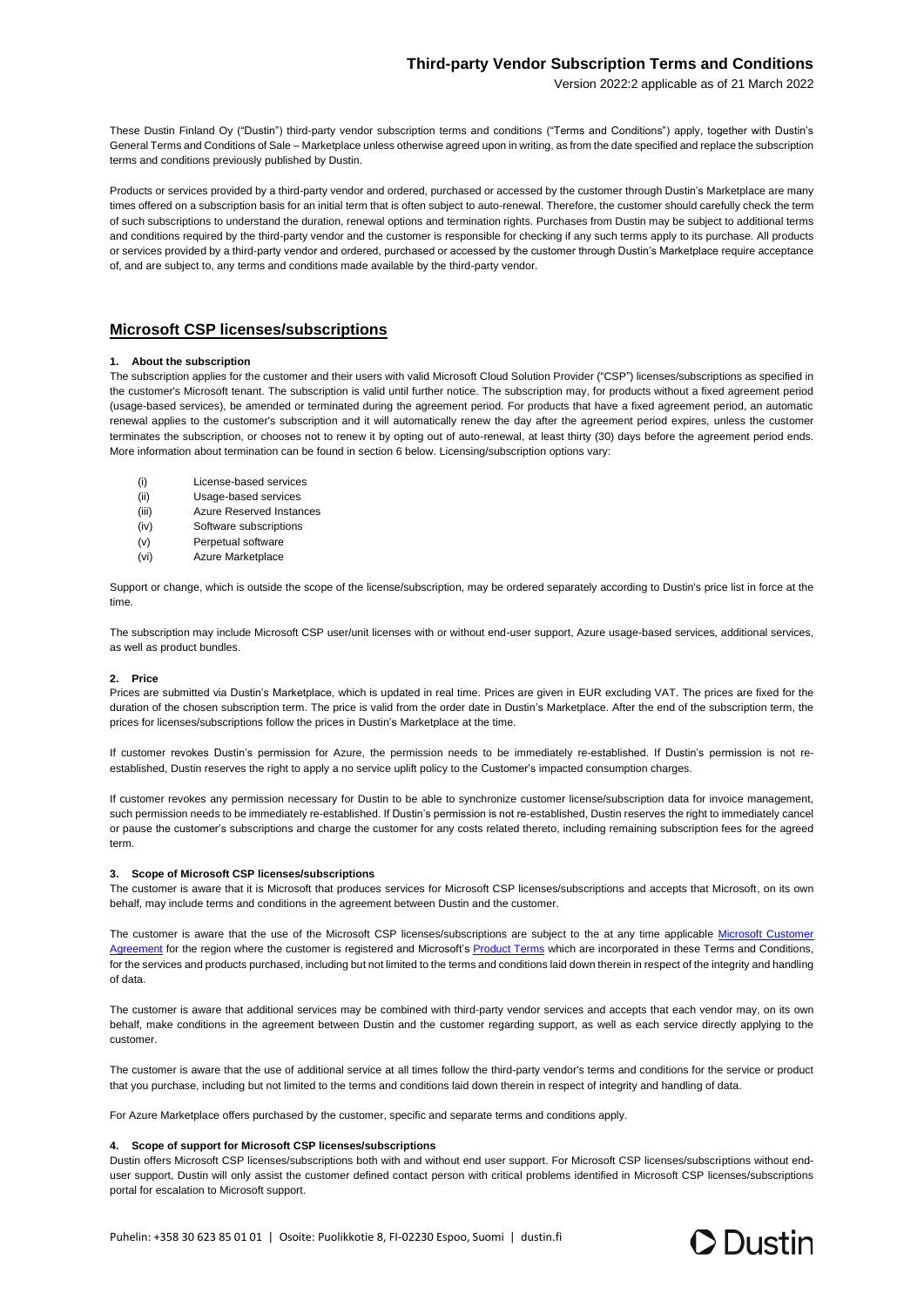## **Third-party Vendor Subscription Terms and Conditions**

Version 2022:2 applicable as of 21 March 2022

A requirement for end user support is that the customer has purchased Microsoft CSP licenses/subscriptions from Dustin, or companies within the Dustin group, and that migration has been completed. For conditions connected with Microsoft CSP licenses/subscriptions, the customer is referred to Microsoft's applicable terms and conditions in force at the time.

Microsoft CSP licenses/subscriptions with end user support according to these Terms and Conditions are not active during the period when the customer performs a migration to the selected Microsoft CSP licenses/subscriptions. Unless otherwise agreed upon in writing, the customer is responsible for its migration to Microsoft CSP licenses/subscriptions, as well as any costs related thereto.

Dustin provides Microsoft CSP licenses/subscriptions services to the customer to the same extent that Microsoft provides these to Dustin for resale to the customer (including but not limited to the customer's right to so-called "Service Credits" from Microsoft), as well as in accordance with Microsoft's [Product Terms](https://www.microsoft.com/licensing/terms) for the selected Microsoft CSP licenses/subscriptions that are incorporated in these Terms and Conditions. The customer accepts and is aware that the customer does not receive compensation from Dustin before Microsoft has compensated Dustin for the customer's claim.

The customer purchases Microsoft CSP licenses/subscriptions from Dustin and any claims the customer may have as a result of the services shall be made to Dustin and not to Microsoft. The Customer shall under no circumstances use the Microsoft CSP licenses/subscriptions portal or any other portal for any claims, as this can cause errors with the customer and with Dustin. The customer is responsible for correcting such error without delay and as soon as the customer discovers it. If Dustin detects such error, the customer is obligated to correct it no later than thirty (30) days from Dustin's notification to the customer of the error.

Microsoft CSP licenses/subscriptions with end user support are available when customers have purchased products including end user support through Dustin's Marketplace. For Dustin's product bundles separate terms and conditions apply.

#### **5. The customer's responsibilities**

The customer is responsible for the customer's use of Microsoft CSP licenses/subscriptions in accordance with these Terms and Conditions and for informing its users of the terms and conditions for access to and use of Microsoft CSP licenses/subscriptions.

The customer is also responsible for obtaining the relevant consents from the customer's end users enabling Dustin to process such end users' personal data in order to be able to provide support and meet its commitments to the customer under these Terms and Conditions.

The customer will give Dustin access to all information and supporting documents required for Dustin to be able to perform and deliver support in accordance with the applicable agreement, including Delegated Access Permissions (DAP) that give Dustin Administer On Behalf Of (AOBO) permissions to the customer's tenancies.

A prerequisite for the support is that each unit throughout the subscription period always has an up-to-date backup and security.

#### **6. Termination and cancellation**

The subscription may be terminated in writing via e-mail to [servicedesk@dustin.eu,](mailto:servicedesk@dustin.eu) or by the customer's authorized administrator on Dustin's Marketplace, no later than thirty (30) days before the end of the fixed period for those specific products, in accordance with the terms and conditions of the applicable agreement (for example, products that require software such as Windows Server licenses). If the subscription is not terminated, or set to not automatically renew, it will be automatically renewed for the same fixed period, with the same notice period as above.

For certain products, such as Azure usage-based services, there is no agreement period and the subscription is therefore ended as soon as Dustin, or the customer's authorized administrator on Dustin's Marketplace, has processed the termination.

For seat-based subscriptions, that are indicated as "New Commerce", the customer will have seven (7) days (i) from placing an order for a new seatbased subscription; (ii) from a renewal of an existing seat-based subscription; or (iii) from an increase of seats to an existing seat-based subscription, to submit a cancellation request for such. The customer may be able to request (i) total cancellation of the seat-based subscription; or (ii) a partial cancellation in order to reduce the seats of the seat-based subscription. If the customer submits a cancellation request within the initial seven (7) days' period, then the customer will receive a prorated refund, calculated on a daily basis, which will be displayed on its next invoice. No refund will be provided in connection with a cancellation request submitted after the initial seven (7) days' period has passed.

For seat-based subscriptions that are not indicated as "New Commerce", the customer may place a cancellation request at any time during the term of the subscription. A cancellation request will result in a prorated refund.

Cancellation and exchange terms and conditions for Azure Reserved Instances are set out in Microsoft's [Product Terms.](https://www.microsoft.com/licensing/terms)

## **7. Change of subscription**

Newly added or deleted users during the subscription period are synchronized with the original subscription agreement's fixed period.

Dustin reserves the right to change or supplement these Terms and Conditions at any time. Any future adjustments of the subscription fees will apply as of the next subscription period, i.e. no price adjustments are made during the current subscription period. Dustin reserves the right to terminate the service if the customer does not fulfill its payment obligations.

## **8. Limitation of liability**

If Dustin has caused and is liable for an error, then Dustin will as far as possible promptly remedy such error. If the customer, as a direct result of such error, has not been able to make use of its license/subscription to a significant extent, the customer will be entitled to, as the sole and exclusive remedy, obtain reduction of the subscription fee for the period, in accordance with Microsoft's terms and conditions for "Service Credits". If Dustin has caused the error through gross negligence, the customer is entitled to damages with the following limitations: Dustin's maximum liability shall be limited to direct economic damage and Dustin's total liability towards the Customer (including liability for acts or omissions of Dustin's employees,